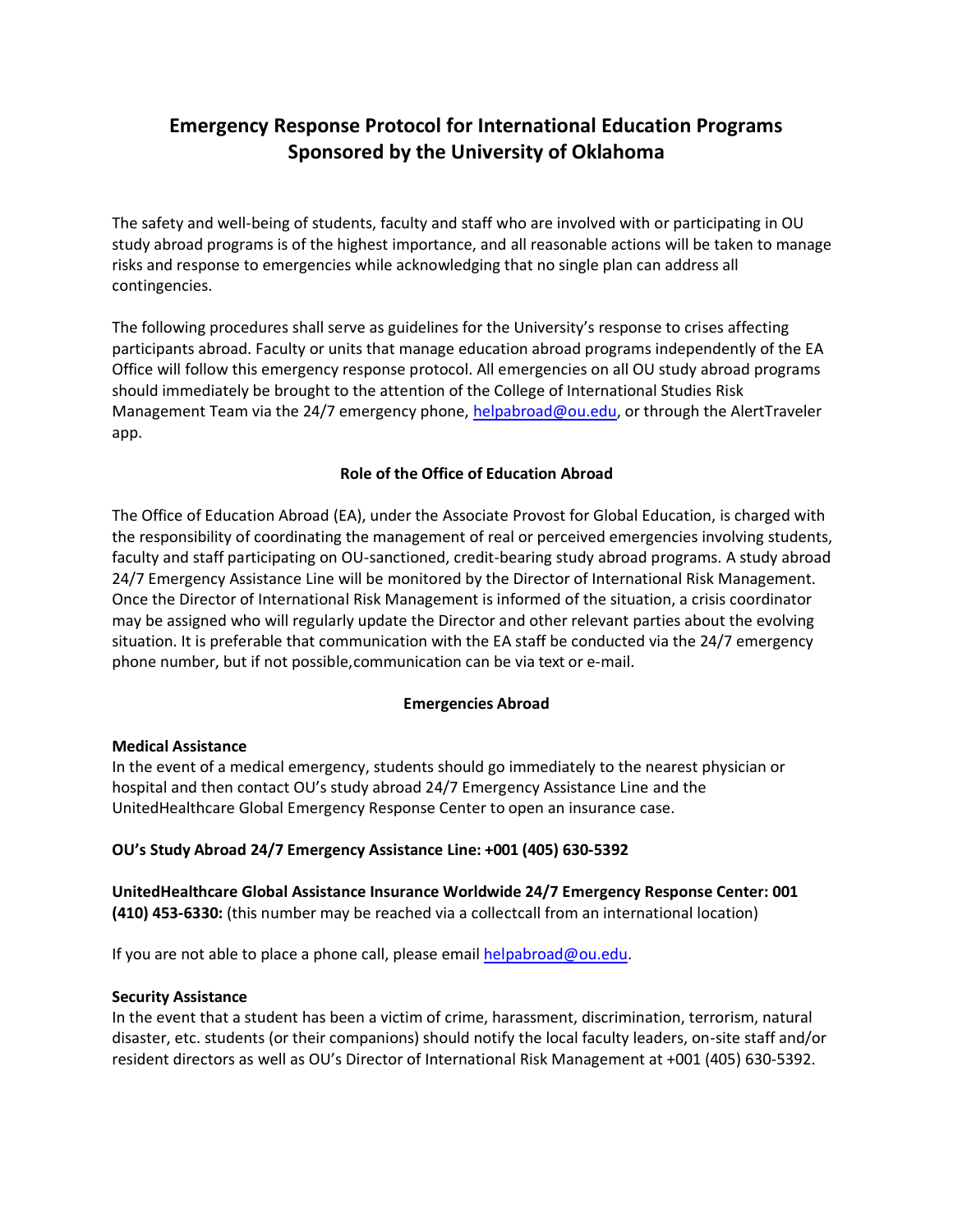## **General Guidelines for Emergencies Abroad for Faculty Leaders**

- 1. The first priority is to do whatever is necessary and reasonable to ensure and safeguard the safety and well-being of program participants. Remain calm while obtaining any emergency care for affected participants. Do your best to diffuse any growing anxieties that may be occurring among participants. If at all possible, remain with the affected participant or participants.
- 2. Immediately contact the Director of International Risk Management at +001 (405) 630-5392. If no one can be reached at that number, please call the Public Safety emergency number: +001 (405) 325-1911 or non-emergency number +001 (405) 325-2864 as appropriate. Make every effort to reach the EA staff by telephone, rather than e-mail (but if emailing please email [helpabroad@ou.edu\)](mailto:helpabroad@ou.edu). There are many issues to discussduring a crisis. All other steps as advised by an EA staff member should be followed.
- 3. If the situation warrants, notify the local police about the situation. Then follow through with the procedures the police may require of you or the participant(s).
- 4. Keep an EA staff member informed on a regular basis, through telephone and/or e-mail messages, about the evolution of the emergency and/or crisis.
- 5. Once EA is informed of the emergency and consults with you and other appropriate persons, you may be sent a written course of action/response plan that you and the participants will be expected to follow.
- 6. During a political crisis, social unrest, or some other emergency or crisis in which foreigners in general or U.S. citizens in particular may be at risk, give instructions to students to avoid demonstrations, confrontations, or situations where they could be in danger. They should avoid behavior that could call attention to themselves or identify them as Americans (such as speaking in English); and also avoid places where foreigners, Americans, or American military are known to meet. Instruct them to remove signs, avoid using luggage tags, and clothing that might identify them as Americans.
- 7. In the event of an ongoing medical event, program leaders should be prepared to remain with the affected participant(s) until released from responsibility by the Associate Provost for Global Engagement. Each case will be evaluated for the need for a program leader to remain and alternative arrangements explored whenever possible should the situation disrupt the program leader or group travel plans.
- 8. Upon resolution and closure of the crisis, submit an incident report to EA.

The Incident Report will include:

- 1) Person/unit in charge
- 2) Location of emergency/crisis
- 3) Detailed description of incident
- 4) Participants involved
- 5) Staff involved in the emergency response
- 6) Steps taken to respond to crisis
- 7) Recommendations for a future program in the same location and any additional comments